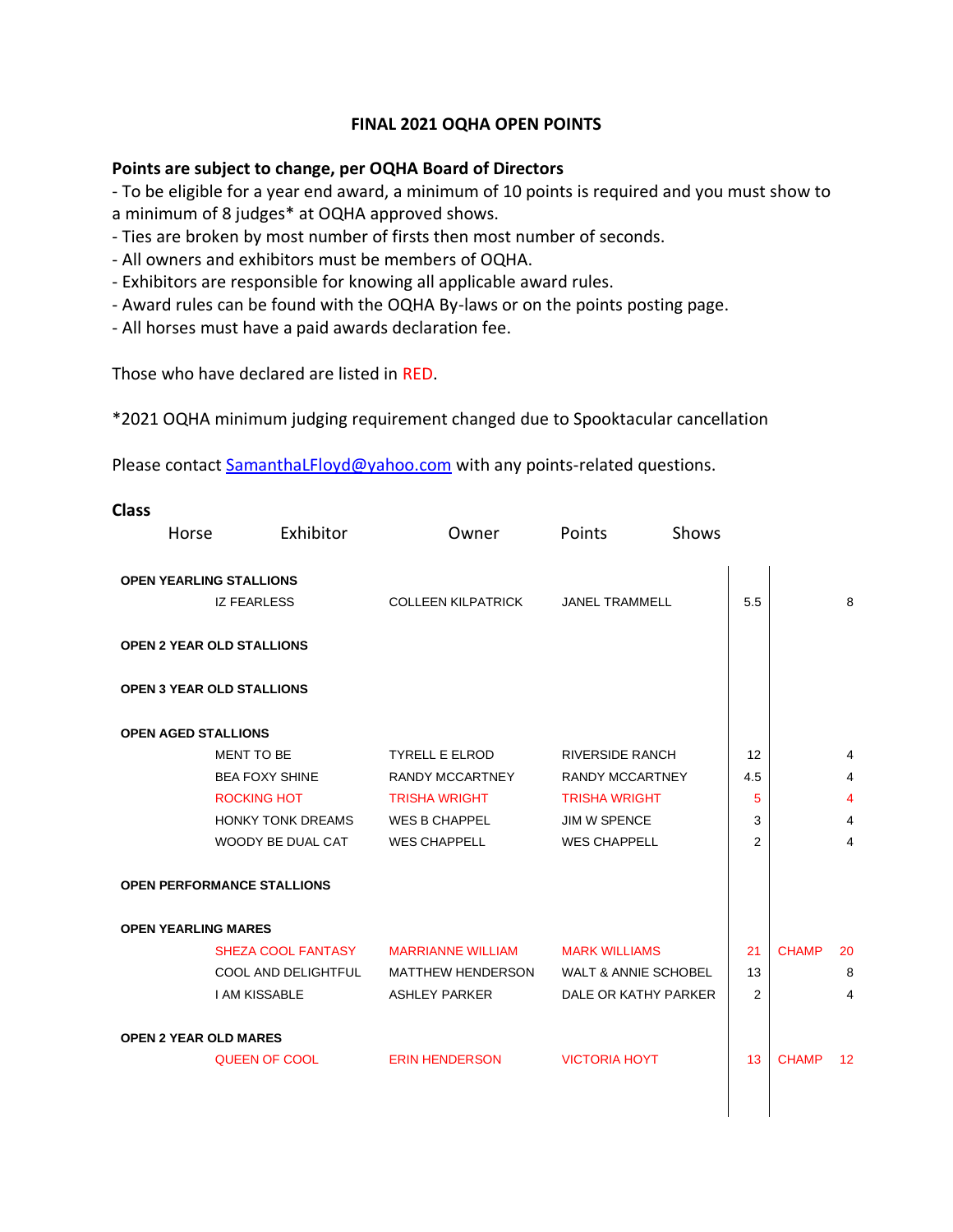## **OPEN 3 YEAR OLD MARES**

| <b>OPEN 3 YEAR OLD MARES</b>  |                                     |                                             |                             |                         |              |                   |
|-------------------------------|-------------------------------------|---------------------------------------------|-----------------------------|-------------------------|--------------|-------------------|
|                               | <b>ENCHANTED SPELL</b>              | <b>DALENE HADLEY</b>                        | <b>DALENE HADLEY</b>        | 9.5                     |              | $12 \overline{ }$ |
|                               | <b>BEST BE BEAUTIFUL</b>            | <b>MELODY S DUNCAN</b>                      | <b>MELODY S DUNCAN</b>      | 2.5                     |              | $\overline{4}$    |
|                               | EVANKA                              | <b>COLLEEN KILPATRICK</b>                   | <b>JANEL TRAMMELL</b>       | 3                       |              | 4                 |
| <b>OPEN AGED MARES</b>        |                                     |                                             |                             |                         |              |                   |
|                               | <b>HOTTESTGIRLINTOWN</b>            | <b>MATTHEW HENDERSON</b>                    | <b>JENNA ENGLE</b>          | 28.5                    |              | 8                 |
|                               | <b>HR TEXAS ANGEL</b>               | SANDY BALLARD                               | <b>SANDY BALLARD</b>        | 15.5                    |              | 8                 |
|                               | <b>ENCHANTED KISS</b>               | <b>SHELLY O'HARA</b>                        | <b>SHELLY O'HARA</b>        | 12                      | <b>CHAMP</b> | 12                |
|                               | MADE TO LOVE                        | MICHAEL WEAVER                              | <b>ELLEN ARMSTRONG</b>      | 4                       |              | 8                 |
|                               | <b>OPEN PERFORMANCE MARES</b>       |                                             |                             |                         |              |                   |
|                               | <b>ICANDIE</b>                      | <b>SAVANNAH MCGUIRE</b>                     | <b>DEBRA SCHLEIGER</b>      | 26                      | <b>CHAMP</b> | 16                |
|                               | MY LAZY ASSETS                      | DANETTE MERRITT                             | DANETTE MERRIT              | 20                      |              | 8                 |
|                               | <b>GRACIOUS IM LAZY</b>             | <b>COLTIN CRYSTAL</b>                       | <b>LAILA STACK</b>          | 15.5                    |              | 8                 |
|                               | A CHROMED INVITATION                | <b>COLLEEN KILPATRICK</b>                   | <b>JANEL TREMMELL</b>       | 14.5                    |              | 12                |
|                               | <b>IM WITH YOU</b>                  | <b>CHELSEA CARLSON</b>                      | <b>CLARE SWANSON</b>        | 8.5                     |              | $\overline{4}$    |
|                               | RADICAL AND DIAMONDS                | <b>SHARON HOFF</b>                          | <b>SHARON HOFF</b>          | 5                       |              | 8                 |
|                               | THE GURL NEXT DOOR                  | <b>BROOKE BIRCHARD</b>                      | <b>BROOKE BIRCHARD</b>      | 4.5                     |              | $\overline{4}$    |
|                               | <b>CHOCOLATE CHICLET</b>            | <b>SAVANNAH MCGUIRE</b>                     | <b>NEIL SWANSON</b>         | $\overline{\mathbf{4}}$ |              | $\overline{4}$    |
| <b>OPEN YEARLING GELDINGS</b> |                                     |                                             |                             |                         |              |                   |
|                               | <b>OPEN 2 YEAR OLD GELDINGS</b>     |                                             |                             |                         |              |                   |
|                               | HESCHRISTIAN ROYALTY MACK DODSWORTH |                                             | <b>SHARON ZUCKER</b>        | 8                       |              | 16                |
|                               | <b>OPEN 3 YEAR OLD GELDINGS</b>     |                                             |                             |                         |              |                   |
|                               | <b>GLS UPTOWN SECRET</b>            | <b>COLLEEN KILPATRICK</b>                   | <b>JANEL TRAMMELL</b>       | 21                      |              | $12 \overline{ }$ |
|                               | ENCHANTED STAR WREN                 | COLTIN CRYSTAL                              | <b>PATSY DAVIS</b>          | 5.5                     |              | 8                 |
| <b>OPEN AGED GELDINGS</b>     |                                     |                                             |                             |                         |              |                   |
|                               | <b>BPF FEAR FACTOR</b>              | ERIN HENDERSON                              | <b>MARION BISHOP</b>        | 30                      |              | 8                 |
|                               | PTMA THE ROCK                       | <b>MATTHEW HENDERSON</b>                    | <b>MATTHEW HENDERSON</b>    | 22.5                    | <b>CHAMP</b> | 8                 |
|                               | <b>GOOD N QUIET</b>                 | <b>COLTIN CRYSTAL</b><br><b>COLTIN</b>      | <b>KARL DENNET-POST</b>     | 14                      |              | 12                |
|                               | <b>MIND KEEPER</b>                  | <b>CRYSTAL/COLLEEN</b><br><b>KILPATRICK</b> | <b>JENNIFER LARSON</b>      | 15                      | <b>RES</b>   | 8                 |
|                               | C YOU IN VEGAS                      | <b>MICHELLE CUILLIER</b>                    | <b>MICHELLE CUILLIER</b>    | 8.5                     |              | 8                 |
|                               | ZIPPOS ULTRA GOLD                   | <b>HILARY ARMSTRONG</b>                     | LHILARY ARMSTRONG           | 4                       |              | 8                 |
|                               | <b>MIGHTY DOMINATE CLU</b>          | <b>JOCELYN KRIEG</b>                        | <b>DANIELLE KRIEG</b>       | 3.5                     |              | 4                 |
|                               | <b>RUF N MACHO</b>                  | <b>NORA COOK</b>                            | <b>LUELLA ACKERSON</b>      | 2.1                     |              | 4                 |
|                               | <b>SMART DUALIN CAT</b>             | <b>NANCY MILLS</b>                          | <b>NANCY MILLS</b>          | 2                       |              | 4                 |
|                               | <b>OPEN PERFORMANCE GELDINGS</b>    |                                             |                             |                         |              |                   |
|                               | <b>BEST DESIGN YET</b>              | <b>COLLEEN KILPATRICK</b>                   | <b>MERILIE BLICKENSTAFF</b> | 16                      |              | 8                 |
|                               | <b>CHOCOLATE INVITATION</b>         | <b>TIFFANY DAVIS</b>                        | <b>TIFFANY DAVIS</b>        | 8                       |              | 8                 |
|                               | <b>SMART DUALIN CAT</b>             | <b>WES CHAPPELL</b>                         | <b>NANCY MILLS</b>          | 4                       |              | 8                 |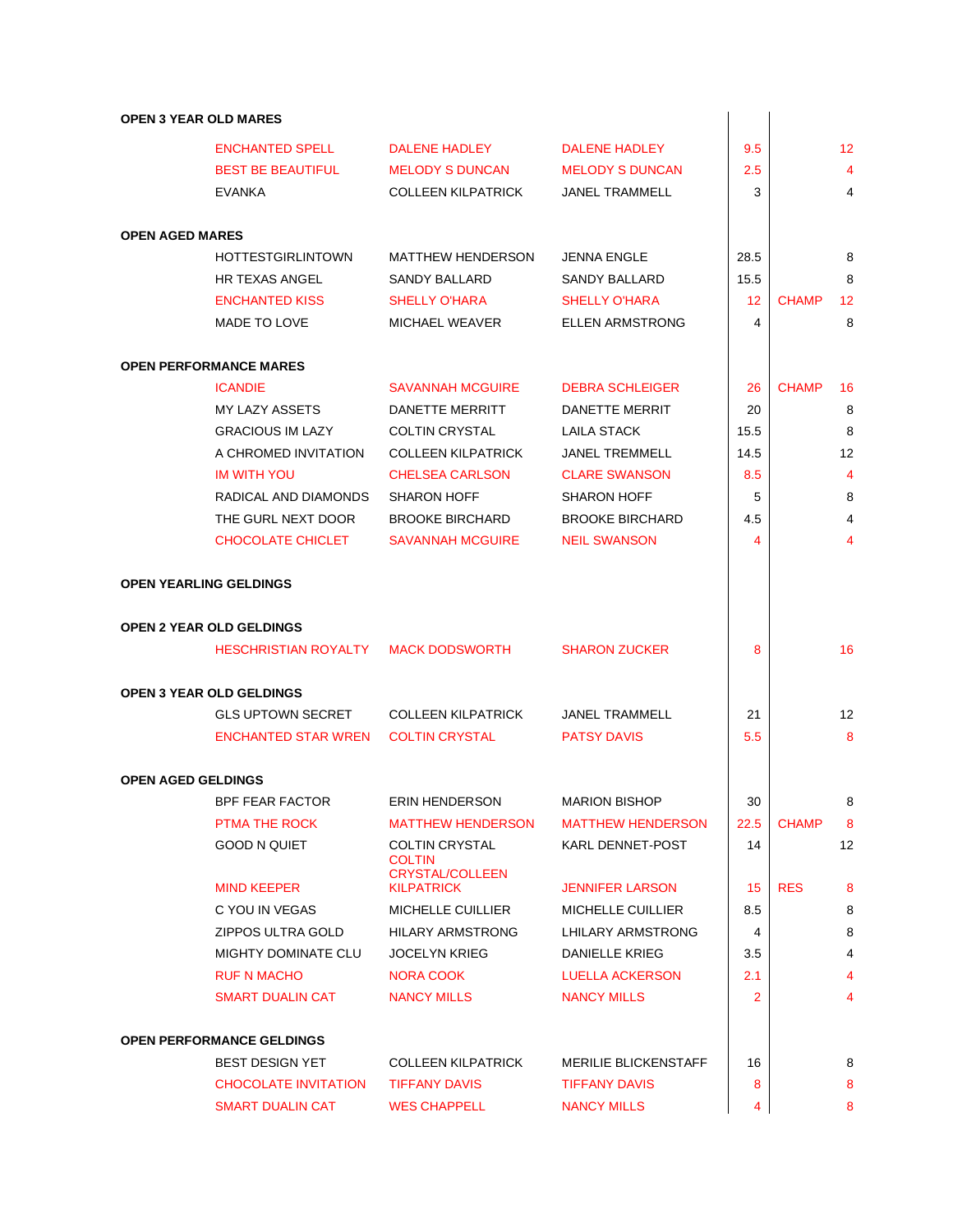|                            | <b>ONE INVESTMENT</b>                     | <b>TERESA SULLIVAN</b>   | <b>RACHELBURRINGTON</b>               | 3.5            | 4                  |
|----------------------------|-------------------------------------------|--------------------------|---------------------------------------|----------------|--------------------|
|                            | <b>WATCH THIS MACHINE</b>                 | <b>CINDY KUENZI</b>      | <b>CINDY KUENZI</b>                   | 2.5            | 4                  |
|                            |                                           |                          |                                       |                |                    |
| <b>HUNTER UNDER SADDLE</b> |                                           |                          |                                       |                |                    |
|                            | MAID ME GOOD                              | <b>SHANNON MCCULLOCH</b> | <b>MARIA SALAZAR</b>                  | 16             | 8                  |
|                            | <b>GOOD N QUIET</b>                       | <b>COLTIN CYRSTAL</b>    | KARLA DENNETT-POST                    | 12             | 10                 |
|                            | NOT ANOTHER INVITE                        | <b>COLTIN CRYSTAL</b>    | <b>KARN ANDREWS</b><br><b>JESSICA</b> | 8              | 4                  |
|                            | <b>TOOGOODFORTHEBLUES</b>                 | <b>TAMMY MILLS</b>       | <b>THORNDYCRAFT</b>                   | 7              | 2                  |
|                            | SOMPIN LUKE N ROYAL                       | <b>ADRIAN LOPEZ</b>      | SARA JACKSON-VANCE                    | 4              | 4                  |
|                            | <b>OH SO ORIGINAL</b>                     | <b>SHELBY RISHER</b>     | <b>SHELBY RISHER</b>                  | 4              | 8                  |
|                            | <b>HOO DID THAT</b>                       | <b>OLIVIA OGAN</b>       | <b>BERNI OGAN</b>                     | 3              | $\overline{2}$     |
|                            | <b>INVITE WHO</b>                         | <b>KATRINA BILIC</b>     | <b>KATRINA BILIC</b>                  | 2              | $\overline{2}$     |
|                            | <b>ROCKSTARS ONLY</b>                     | <b>DELANEY DAVIS</b>     | <b>ABBEY DAVIS</b>                    | 2              | $\overline{2}$     |
|                            | LOVE MY BLUE GENES                        | <b>TATUM GOODE</b>       | <b>TATUM GOODE</b>                    | 1              | $\overline{2}$     |
|                            | <b>SUGGEST AN OPEN BAR</b>                | <b>REESE KUNITZER</b>    | <b>REESE KUNITZER</b>                 | 1              | $\overline{2}$     |
|                            | <b>HUNTER UNDER SADDLE LEVEL 1</b>        |                          |                                       |                |                    |
|                            | NOT ANOTHER INVITE                        | <b>COLTIN CRYSTAL</b>    | <b>KAREN ANDREWS</b>                  | 19             | 14                 |
|                            | ANGELIC INVITATION                        | <b>LAURA SATERN</b>      | DEBORAH SHOCKLEY                      | 13             | 8                  |
|                            | <b>TOOGOODFORTHEBLUES</b>                 | <b>TAMMY MILLS</b>       | <b>JESSICA</b><br><b>THORNDYCRAFT</b> | 11             | 4                  |
|                            | SOMPIN LUKE N ROYAL                       | ADRIAN LOPEZ             | SARA JACKSON-VANCE                    | 4              | 4                  |
|                            | PDF LUKEN APPEALING                       | <b>CABELA PARK</b>       | <b>LESLIE STINEMAN</b>                | 4              | 8                  |
|                            | <b>SUGGEST AN OPEN BAR</b>                | <b>REESE KUNITZER</b>    | <b>REESE KUNITZER</b>                 | 2              | $\overline{2}$     |
|                            | <b>SUN TANS SCOTCH BAR</b>                | <b>BRIAHNA LEDBETTER</b> | <b>BRIAHNA LEDBETTER</b>              | 1              | $\overline{2}$     |
|                            |                                           |                          |                                       |                |                    |
| <b>PLEASURE DRIVING</b>    |                                           |                          |                                       |                |                    |
|                            | <b>JUNIOR WESTERN PLEASURE</b>            |                          |                                       |                |                    |
|                            | VS RED HOT                                | <b>KRISTY MCCANN</b>     | <b>CONNIE MARVIK</b>                  | 26             | 8                  |
|                            | <b>HES A DOUBLE VISION</b><br><b>HOPE</b> | <b>COLTIN CYRSTAL</b>    | <b>FAWN WILLIAMS</b>                  | 13.5           | 8                  |
|                            | <b>SHEZAWILLYSSTAR</b>                    | <b>SARAH DIAMOND</b>     | <b>COLTON PLYMAN</b>                  | 9.5            | 8                  |
|                            | MADE TO LOVE                              | MICHAEL WEAVER           | <b>ELLEN ARMSTRONG</b>                | 9              | 8                  |
|                            | YOU WILLY WANT THIS                       | SAVANNAH MCQUIRE         | SAVANNAH MCQUIRE                      | 6              | 4                  |
|                            | <b>SENIOR WESTERN PLEASURE</b>            |                          |                                       |                |                    |
|                            | <b>ICANDIE</b>                            | <b>SAVANNAH MCGUIRE</b>  | <b>DEBRA SCHLEIGER</b>                | 43.5           | <b>CHAMP</b><br>16 |
|                            | FEELFREETOFLATTERME                       | <b>TYRELL ELROD</b>      | <b>RIVERSIDE RANCH</b>                | 31             | 12                 |
|                            | GOOD N QUIET                              | <b>COLTIN CYRSTAL</b>    | KARLA DENNETT-POST                    | 14.5           | 12                 |
|                            | ONE INVESTMENT                            | TERESA SULLIVAN          | RACHEL BURRINGTON                     | 12             | 4                  |
|                            | THE DAILY SHOW                            | <b>AMANDA KATHERINE</b>  | <b>AMANDA KATHERINE</b>               | 12             | <b>RES</b><br>10   |
|                            | <b>HOW ABOUT LATER</b>                    | MICHEAL WEAVER           | LYNN BIANCHI-ROSSI                    | 12             | 8                  |
|                            | <b>IM WITH YOU</b>                        | <b>CHELSEA CARLSON</b>   | <b>CLARE SWANSON</b>                  | 10             | 4                  |
|                            | <b>KOWBOY CUT</b>                         | <b>SAVANNAH MCGUIRE</b>  | <b>MARIYA STIMSON</b>                 | 7.5            | 4                  |
|                            | SO NOTICED                                | CHELSEA CARLSON          | ALYSSA HILL                           | $\overline{7}$ | 8                  |
|                            |                                           |                          |                                       |                |                    |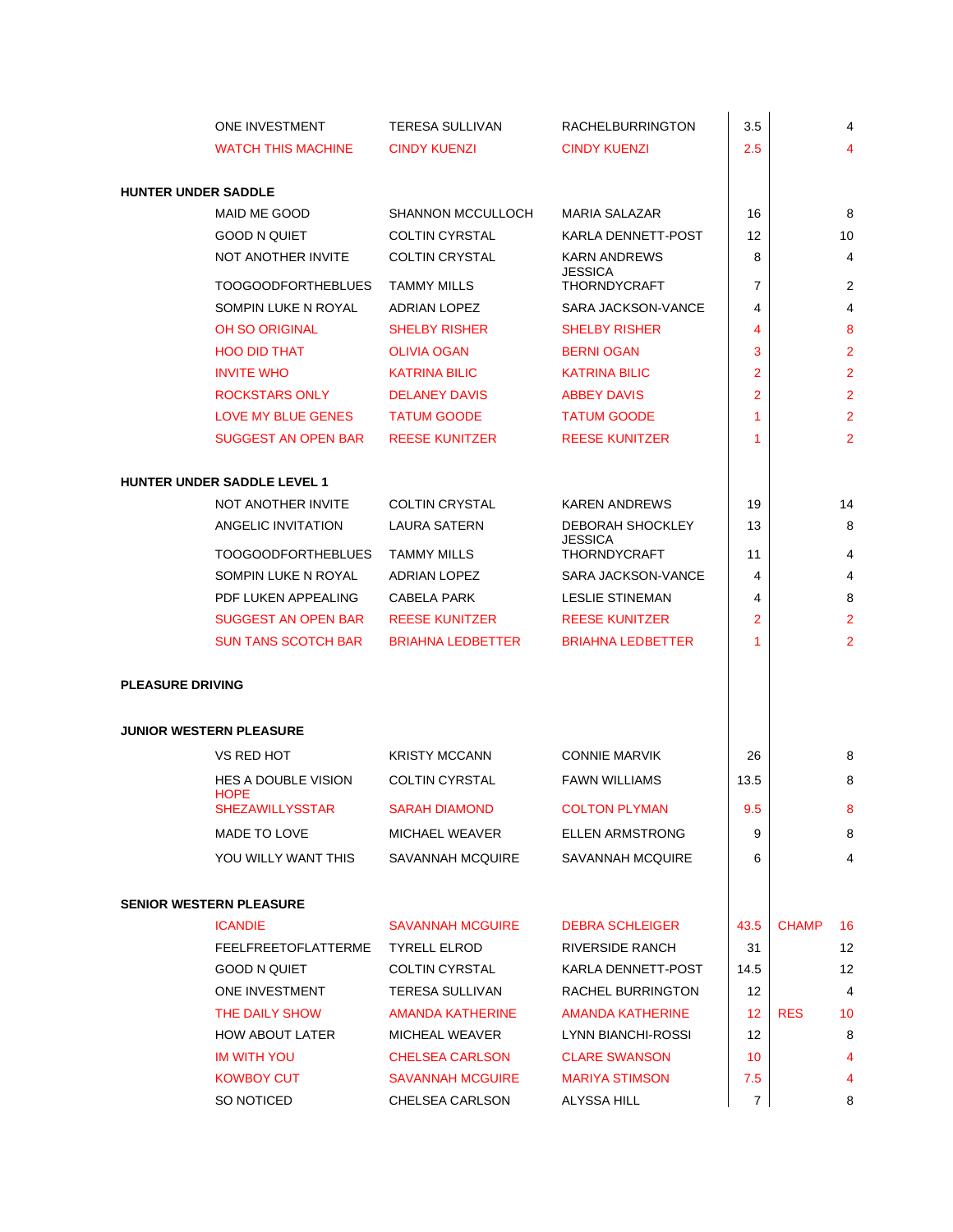|                     | NO DOUBT IM FROSTY                     | <b>ROBIN MARTSOLF</b>       | <b>ROBIN MARTSOLF</b>          | 4              | $\overline{2}$     |
|---------------------|----------------------------------------|-----------------------------|--------------------------------|----------------|--------------------|
|                     | <b>NEVER DOUBT A</b><br><b>COWBOY</b>  | <b>MICHAEL DAVIS</b>        | ESPERANZA TERVALON             | 3              | 2                  |
|                     | A CHROMED INVITATION                   | <b>COLLEEN KILPATRICK</b>   | <b>SHARON HOFF</b>             | 2.5            | 8                  |
|                     | <b>JETS PRINCIPLE STAR</b>             | <b>JAROD WRIGHT</b>         | <b>JAROD WRIGHT</b>            | $\overline{2}$ | $\overline{2}$     |
|                     | <b>ROCKING HOT</b>                     | <b>TRISHA WRIGHT</b>        | <b>TRISHA WRIGHT</b>           | $\overline{2}$ | $\overline{2}$     |
|                     | <b>BORN TO BE A PLEASUR</b>            | <b>BROOKLYN WEST</b>        | <b>BROOKLYN WEST</b>           | $\overline{2}$ | $\overline{2}$     |
|                     | <b>DOUBT IM INVITED</b>                | <b>JENNIFER REEVES</b>      | <b>JENNIFER REEVES</b>         | 2              | $\overline{2}$     |
|                     | RIGHTEOUS GOLD                         | <b>JORDAN AIKENS</b>        | <b>JEANNINE MILLER</b>         | $\overline{2}$ | 4                  |
|                     | <b>ROCKIN IT GOOD</b>                  | <b>JORDAN AIKENS</b>        | <b>SUZANNE HARRIS</b>          | 1              | $\overline{2}$     |
|                     | <b>WESTERN PLEASURE LEVEL 1</b>        |                             |                                |                |                    |
|                     | CHEDDAR BOMB                           | <b>KRISTY MCCANN</b>        | <b>CORY &amp; CANDICE HALL</b> | 32             | 8                  |
|                     | <b>IM WITH YOU</b>                     | <b>CHELSEA CARLSON</b>      | <b>CLARE SWANSON</b>           | 27.5           | <b>CHAMP</b><br>12 |
|                     | SHES THE BEST HARLEY                   | <b>TYRELL ELROD</b>         | <b>SOLOMON QUARTER</b>         | 22             | 8                  |
|                     | <b>LOPIN LIKE THIZZ</b>                | <b>MONICA WEBB</b>          | <b>ROBIN GORMAN</b>            | 16             | 4                  |
|                     | YOU WILLY WANT THIS                    | <b>SAVANNAH MCGUIRE</b>     | <b>SYDNEY WINTER</b>           | 11             | 6                  |
|                     | <b>NEVER DOUBT A</b><br><b>COWBOY</b>  | <b>MICHAEL DAVIS</b>        | ESPERANZA TERVALON             | 11             | 4                  |
|                     | <b>HOPE</b><br><b>SHEZASWILLYSSTAR</b> | <b>SARAH DIAMOND</b>        | <b>COLTON PLYMAN</b>           | 9.5            | 8                  |
|                     | <b>SHESREDWHITENBLUE</b>               | <b>BRITTNEY MELLOR BARR</b> | PAISLEY THOM                   | 8.5            | 4                  |
|                     | VS IMA COOL RED                        | <b>MICHAEL WEAVER</b>       | <b>DULCE LOVELL</b>            | $\overline{7}$ | 8                  |
|                     | <b>WATCH THIS MACHINE</b>              | <b>JORDAN AIKENS</b>        | <b>CINDY KUENZI</b>            | 6.5            | 4                  |
|                     | <b>IRON MANN</b>                       | <b>TERESA SULLIVAN</b>      | DAWN JONES                     | 6              | 4                  |
|                     | A CHROMED INVITATION                   | <b>COLLEEN KILPATRICK</b>   | <b>SHARON HOFF</b>             | 5.5            | 4                  |
|                     | SOMETHIN BAD                           | <b>COLTIN CYRSTAL</b>       | ELIZABETH GALLUP               | 5              | 8                  |
|                     | <b>ROCKIN IT GOOD</b>                  | <b>JORDAN AIKENS</b>        | <b>SUZANNE HARRIS</b>          | 4              | 4                  |
|                     | MADE UM GOOD                           | <b>KARA WHITSELL</b>        | DEBRA NELSON CHAPIN            | 4              | 4                  |
|                     | <b>MOUSE IN MACHINE</b>                | <b>LORRIE LYNNE</b>         | <b>ROBIN ELLIS</b>             | 3.5            | 8                  |
|                     | <b>JUST RODDIN</b>                     | <b>LAURA SATERN</b>         | <b>ANNETTE KRUSE</b>           | 2              | $\overline{2}$     |
|                     | <b>BORN TO BE A PLEASUR</b>            | <b>BROOKLYN WEST</b>        | <b>BROOKLYN WEST</b>           | $\overline{2}$ | 4                  |
|                     | <b>LUCKY IN KENTUCKY</b>               | <b>JORDAN AIKENS</b>        | <b>JOYCE SORENSON</b>          | $\overline{2}$ | 4                  |
|                     | A ROAN AT THE BAR                      | <b>ANGELA MARSHALL</b>      | <b>ANGELA MARSHALL</b>         | 1.5            | $\overline{2}$     |
|                     | <b>LOPIN THIS WAY</b>                  | CHELSEA CARLSON             | <b>CHELSEA CARLSON</b>         | 1.5            | 4                  |
|                     | SUDDENLY A ROCKETTE                    | <b>CHARLES WAHLERT</b>      | <b>CHARLES WAHLERT</b>         | 1              | 2                  |
| <b>RANCH RIDING</b> |                                        |                             |                                |                |                    |
|                     | TOM KRUZER                             | <b>SUE SULTZE</b>           | AYN ARBOGAST-TODD              | 31             | 12                 |
|                     | <b>RWS CUTTIN CLASS</b><br>MY CASH BOX | <b>ADRIENNE STEWART</b>     | <b>JACQUELINE POTWORA</b>      | 28.5           | <b>CHAMP</b><br>12 |
|                     | WRANGLER                               | <b>SUE SULTZE</b>           | <b>NIKKI LESOURD</b>           | 14             | 12                 |
|                     | TRICKED OUT MISTER                     | <b>CHRISSA WESTBROOKS</b>   | DEAE WAY                       | 10             | 12                 |
|                     | <b>MSC CANT STOP SLIDIN</b>            | <b>CHRISSA WESTBROOKS</b>   | <b>CHRISSA WESTBROOKS</b>      | 9.5            | 8                  |
|                     | <b>SHINEY SUGAR HICKORY</b>            | <b>TONNA BROOKS</b>         | <b>HAILEY BRILL</b>            | 8.5            | 4                  |
|                     | <b>BALLHORNET CUTTER</b>               | <b>LISSA VISCONTY</b>       | <b>LISSA VISCONTY</b>          | 8              | 4                  |
|                     | <b>KODONIFICANT</b>                    | <b>SUE SULTZE</b>           | LINDA NUENZIG                  | 8              | 4                  |
|                     | <b>MADDMAN</b>                         | <b>CHRISSA WESTBROOKS</b>   | <b>CINDY JERGER</b>            | 6.5            | 10                 |
|                     | PAYPALL                                | <b>WAYNE C BROOKS</b>       | ALISON WEIDENHEIMER            | 4              | 6                  |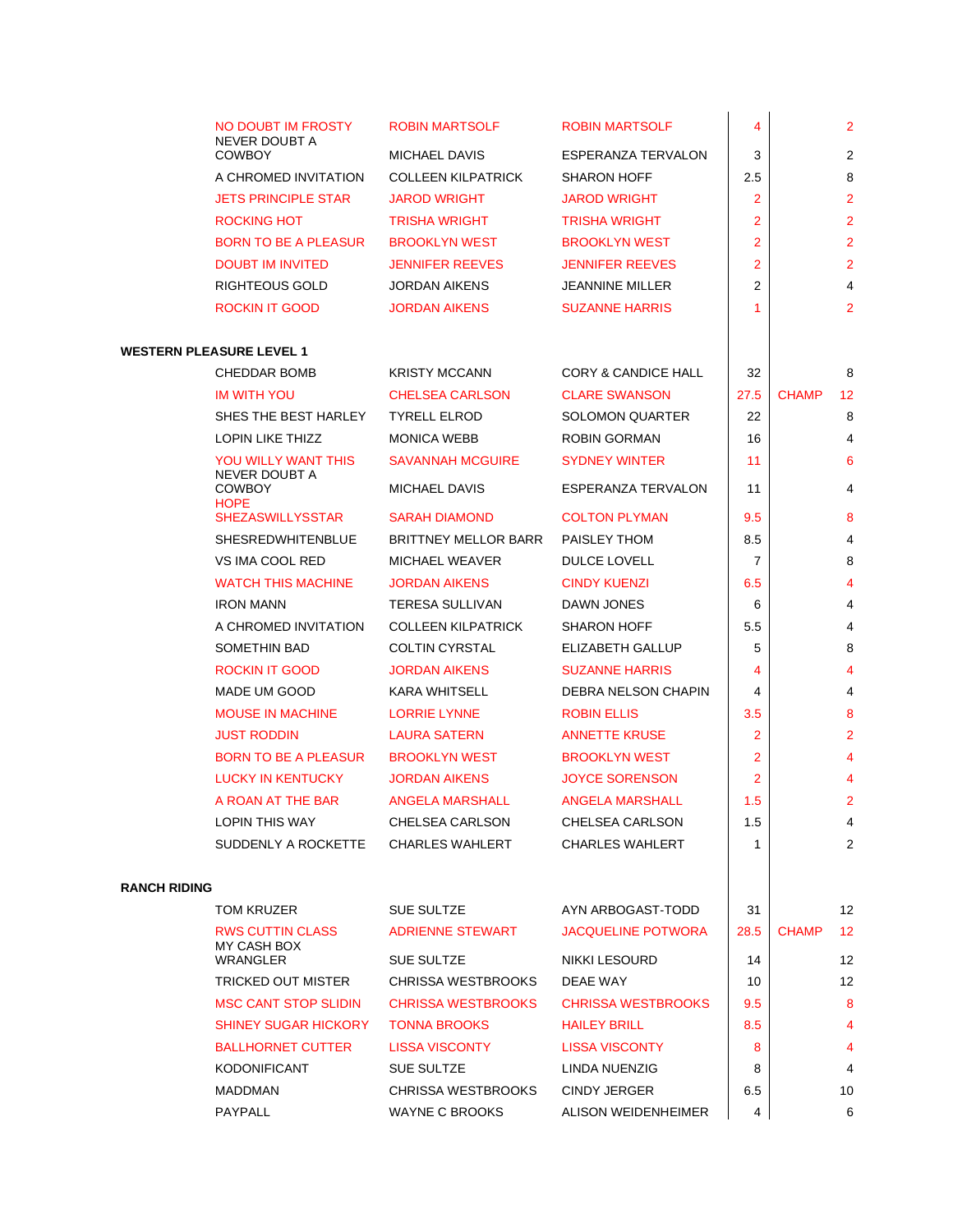|                             | <b>VERY SHINEY REMEDY</b>          | SUE SULTZE                                                         | <b>NIKKI LESOURD</b>                             | 4              |              | $\overline{c}$          |
|-----------------------------|------------------------------------|--------------------------------------------------------------------|--------------------------------------------------|----------------|--------------|-------------------------|
|                             | CHOCOLATE CHICLET                  | <b>SAVANNAH MCQUIRE</b>                                            | <b>NEIL SWANSON</b>                              | 3              |              | $\overline{2}$          |
|                             | PALE N BUSY                        | <b>SALLY SAUR</b>                                                  | <b>SALLY SAUR</b>                                | 3              |              | 4                       |
|                             | <b>SHAKEM UP CASH</b>              | SOPHIA HAYES                                                       | SOPHIA HAYES                                     | 2.5            |              | $\overline{\mathbf{c}}$ |
|                             | <b>SMART SASSALENA</b>             | <b>TRACEY WESTBURY</b>                                             | <b>TRACEY WESTBURY</b>                           | $\overline{2}$ |              | $\overline{2}$          |
|                             | LITTLE CHIC WHIZ                   | <b>CORI LEE MOSCHETTI</b>                                          | <b>CORI LEE MOSCHETTI</b>                        | 1              |              | $\overline{c}$          |
|                             | <b>SHINEY SUGAR HICKORY</b>        | SOPHIA HAYES                                                       | SOPHIA HAYES                                     | 1              |              | $\overline{c}$          |
|                             | <b>RUF N MACHO</b>                 | NORA COOK                                                          | LUELLA ACKERSON                                  | 1              |              | $\overline{2}$          |
|                             |                                    |                                                                    |                                                  |                |              |                         |
| <b>RANCH RIDING LEVEL 1</b> |                                    |                                                                    |                                                  |                |              |                         |
|                             | TRICKED OUT MISTER                 | <b>CHRISSA M</b><br><b>WESTBROOKS</b>                              | DEAE WAY                                         | 55             |              | 16                      |
|                             | <b>VERY SHINEY REMEDY</b>          | SUE SULTZE                                                         | NIKKI LESOURD                                    | 33             |              | 12                      |
|                             | CHOCOLATE CHICLET                  | <b>SAVANNAH MCGUIRE</b>                                            | <b>NEIL SWANSON</b>                              | 21             | <b>CHAMP</b> | 8                       |
|                             | MY CASH BOX                        |                                                                    |                                                  |                |              |                         |
|                             | <b>WRANGLER</b>                    | <b>SUE SULTZE</b>                                                  | <b>NIKKI LESOURD</b>                             | 17             |              | 12                      |
|                             | <b>BUGATTTI</b>                    | <b>NANCY HINKLEMAN</b>                                             | NANCY HINKLEMAN<br><b>AMANDA KATHERINE</b>       | 16             |              | 4                       |
|                             | DANCIN WITH A MAGNUM               | <b>TONNA BROOKS</b>                                                |                                                  | 16             | <b>RES</b>   | 8                       |
|                             | IMA GRACEFUL CAT                   | <b>JASON NAGEL</b>                                                 | <b>TRACI SMITH</b>                               | 14             |              | 8                       |
|                             | <b>WHIZKEYS CASH BANDIT</b>        | LINDSEY PAUL                                                       | <b>LINDSEY PAUL</b>                              | 12.5           |              | 8                       |
|                             | <b>RWS CUTTIN CLASS</b>            | <b>ADRIANNE STEWART</b>                                            | <b>JACQUELINE POTWORA</b>                        | 8              |              | 6                       |
|                             | <b>BALLHORNET CUTTER</b>           | <b>LISSA VISCONTY</b>                                              | <b>LISSA VISCONTY</b>                            | 5.5            |              | 4                       |
|                             | <b>WHIZ RATTLE N HUM</b>           | <b>TRISHA K WRIGHT</b>                                             | <b>WESTON SANTORO</b>                            | 4              |              | 12                      |
|                             | PALE N BUSY                        | <b>SALLY SAUR</b>                                                  | <b>SALLY SAUR</b>                                | 4              |              | 4                       |
|                             | <b>SHAKEM UP CASH</b>              | SOPHIA HAYES                                                       | SOPHIA HAYES                                     | 3.5            |              | 4                       |
|                             | LITTLE CHIC WHIZ<br><b>MADDMAN</b> | <b>CORI LEE MOSCHETTI</b><br><b>CHRISSA M</b><br><b>WESTBROOKS</b> | <b>CORI LEE MOSCHETTI</b><br><b>CINDY JERGER</b> | 3<br>3         |              | $\overline{2}$<br>8     |
|                             | <b>GLS UPTOWN SECRET</b>           | <b>COLLEEN KILPATRICK</b>                                          | <b>JANEL TRAMMELL</b>                            | 2.5            |              | 4                       |
|                             | <b>SMART SASSALENA</b>             | <b>TRACEY WESTBURY</b>                                             | <b>TRACEY WESTBURY</b>                           | 2              |              | 4                       |
|                             | PAYPALL                            | <b>WAYNE C BROOKS</b>                                              | <b>ALISON WEIDENHEIMER</b>                       | 1              |              | $\overline{c}$          |
|                             | <b>JUSTA NUFF CASH</b>             | <b>NANCY MERHAR</b>                                                | <b>NANCY MERHAR</b>                              | 1              |              | 4                       |
|                             |                                    | <b>CHRISSA M</b>                                                   |                                                  |                |              |                         |
|                             | MSC CANT STOP SLIDIN               | <b>WESTBROOKS</b>                                                  | <b>LYNDI COSTELLO</b>                            | 1              |              | 4                       |
|                             |                                    |                                                                    |                                                  |                |              |                         |
| <b>TRAIL</b>                |                                    |                                                                    |                                                  |                |              |                         |
|                             | <b>ROCKING HOT</b>                 | <b>TRISHA WRIGHT</b>                                               | <b>JAROD WRIGHT</b><br><b>ROBIN MARTSOLF-</b>    | 13             |              | 4                       |
|                             | NO DOUBT IM FROSTY                 | <b>JORDAN AIKENS</b>                                               | <b>HUBBARD</b>                                   | 12             |              | 4                       |
|                             | <b>WATCH THIS MACHINE</b>          | <b>JORDAN AIKENS</b>                                               | <b>DAN &amp; CINDY KUENZI</b>                    | 6              |              | 4                       |
|                             | <b>RRED SOLO CUP</b>               | <b>JAROD WRIGHT</b>                                                | <b>SARAH FINNEY</b>                              | 4              |              | 4                       |
|                             | <b>LUCKY IN KENTUCKY</b>           | <b>JORDAN AIKENS</b>                                               | <b>JOYCE SORENSEN</b>                            | 4              |              | 4                       |
|                             |                                    |                                                                    |                                                  |                |              |                         |
| <b>TRAIL LEVEL 1</b>        |                                    |                                                                    |                                                  |                |              |                         |
|                             | <b>OH SO ORIGINAL</b>              | <b>COLTIN CYRSTAL</b>                                              | <b>SHELBY RISHER</b>                             | 64             | <b>CHAMP</b> | 12                      |
|                             | <b>BIG CITY NITES</b>              | <b>SARAH HAMER</b>                                                 | <b>CRACE KOTSCH</b>                              | 52             | <b>RES</b>   | 12                      |
|                             | THE PERFECT MARTINI                | <b>CJ FISHER</b>                                                   | <b>CJ FISHER</b>                                 | 47             |              | 8                       |
|                             | A CHROMED INVITATION               | <b>COLLEEN KILPTRICK</b>                                           | <b>SHARON HOFF</b>                               | 22             |              | 12                      |
|                             | <b>JUST RODDIN</b>                 | <b>LAURA SATERN</b>                                                | <b>ANNETTE KRUSE</b>                             | 21             |              | 16                      |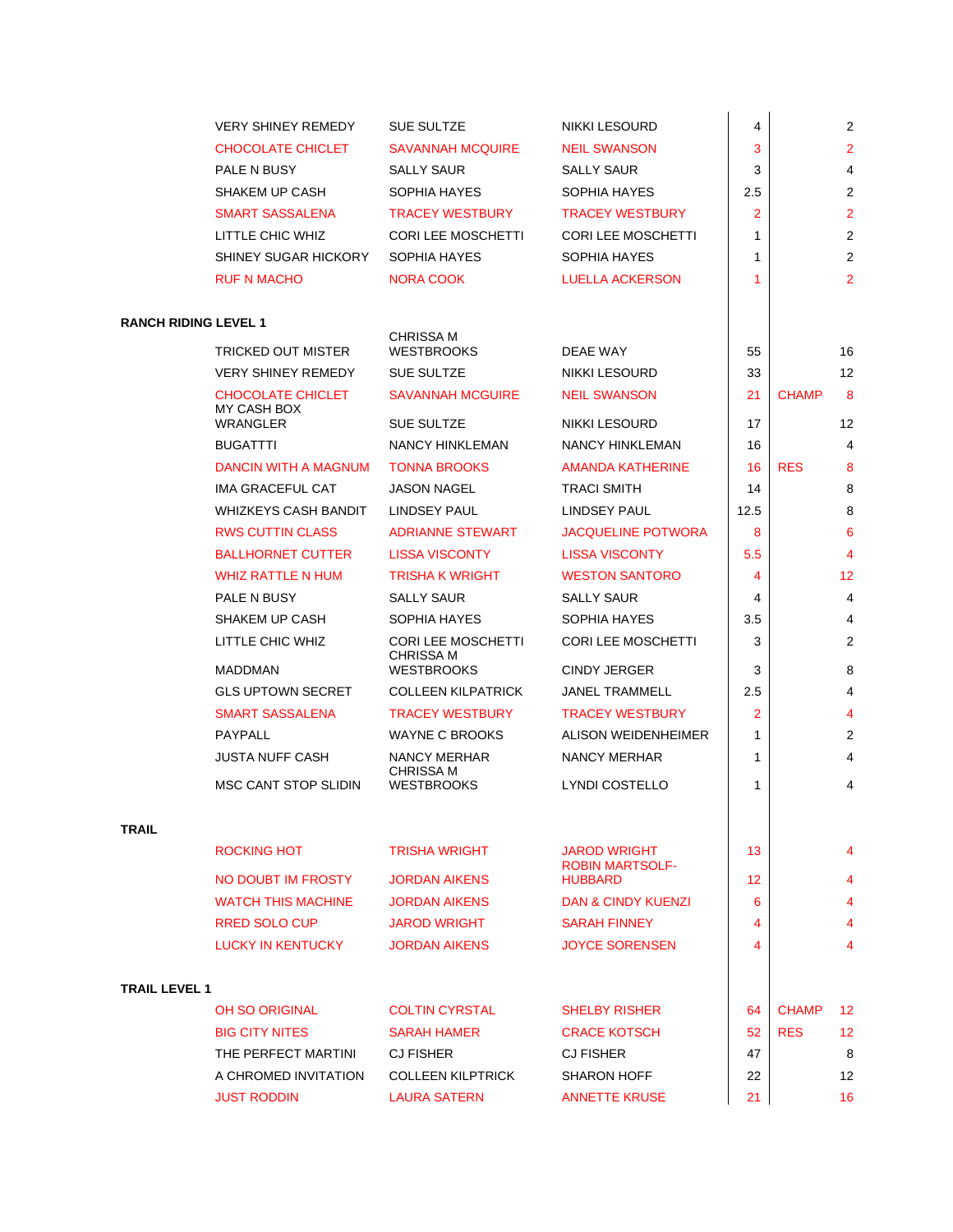|                     | <b>WATCH THIS MACHINE</b>   | <b>JORDAN AIKENS</b>      | DAN & CINDY KUENZI                          | 20           |              | 12                      |
|---------------------|-----------------------------|---------------------------|---------------------------------------------|--------------|--------------|-------------------------|
|                     | <b>DOUBT IM INVITED</b>     | <b>JENNIFER REEVES</b>    | <b>JENNIFER REEVES</b>                      | 19.5         |              | 12                      |
|                     | MADE TO LOVE                | <b>MICHAEL WEAVER</b>     | <b>ELLEN ARMSTRONG</b>                      | 17           |              | 8                       |
|                     | NO DOUBT IM FROSTY          | ROBIN MARSOLF             | ROBIN MARSOLF                               | 16           |              | 8                       |
|                     | <b>ONLY MAKING CHANGE</b>   | <b>GENEVIEVE MILLER</b>   | <b>JACQUELINE HUSS</b>                      | 16           |              | 8                       |
|                     | <b>ROCKIN HOT</b>           | <b>TRISHA K WRIGHT</b>    | <b>TRISHA K WRIGHT</b>                      | 15           |              | $\overline{\mathbf{4}}$ |
|                     | <b>ICANDIE</b>              | <b>SAVANNAH C MCGUIRE</b> | <b>DEBRA A SCHLEIGER</b>                    | 14.5         |              | 14                      |
|                     | <b>LUCKY IN KENTUCKY</b>    | <b>JORDAN AIKENS</b>      | <b>JOYCE SORENSEN</b>                       | 13.5         |              | 10                      |
|                     | MADE UM GOOD                | <b>MONICA WEBB</b>        | DEBRA NELSON CHAPIN                         | 13           |              | 4                       |
|                     | <b>BEST DON'T DOUBT</b>     | <b>MONICA WEBB</b>        | EVETTE HART                                 | 10.5         |              | 4                       |
|                     | <b>HEZA SMILIN TIGER</b>    | <b>SHANNON MCCULLOCH</b>  | JACQUELINE POTWORA                          | 10           |              | 4                       |
|                     | SOMETHIN BAD                | <b>COLTIN CYRSTAL</b>     | <b>ELIZABETH GALLUP</b>                     | 6.5          |              | 4                       |
|                     | <b>CLASSIC DESIGNER</b>     | <b>JORDAN AIKENS</b>      | <b>KELLY LIDSTER</b>                        | 5.5          |              | 12                      |
|                     | <b>MIND KEEPER</b>          | <b>COLLEEN KILPATRICK</b> | JENNIFER LARSON                             | 5            |              | 8                       |
|                     | <b>KOWBOY CUT</b>           | <b>SAVANNAH MCQUIRE</b>   | MARIYA STIMSON                              | 5            |              | 4                       |
|                     | <b>GOOD KRYMSUN</b>         | <b>GENEVIEVE MILLER</b>   | <b>GENEVIEVE MILLER</b>                     | 3            |              | 4                       |
|                     | SUDDENLY A ROCKETTE         | <b>CHARLES WAHLERT</b>    | <b>CHARLES &amp; MARY</b><br><b>WAHLERT</b> | 1            |              | 2                       |
|                     | <b>BORN TO BE A PLEASUR</b> | <b>BROOKLYN WEST</b>      | <b>BROOKLYN WEST</b>                        | 1            |              | 2                       |
|                     |                             |                           |                                             |              |              |                         |
| <b>JUNIOR TRAIL</b> |                             |                           |                                             |              |              |                         |
|                     | <b>LUCKY IN KENTUCKY</b>    | <b>JORDAN AIKENS</b>      | <b>JOYCE SORENSEN</b>                       | 37.5         | <b>CHAMP</b> | 16                      |
|                     | <b>WATCH THIS MACHINE</b>   | <b>JORDAN AIKENS</b>      | <b>CINDY KUENZI</b>                         | 26           | <b>RES</b>   | 16                      |
|                     | THE PERFECT MARTINI         | <b>CHARLES FISHER</b>     | <b>CHARLES FISHER</b>                       | 25           |              | 8                       |
|                     | <b>HES A DOUBLE VISION</b>  | <b>COLTIN CRYSTAL</b>     | <b>FAWN WILLIAMS</b>                        | 17           |              | 8                       |
|                     | <b>CLASSIC DESIGNER</b>     | <b>JORDAN AIKENS</b>      | <b>KELLY LIDSTER</b>                        | 10           |              | 8                       |
|                     | NO DOUBT IM FROSTY          | <b>JORDAN AIKENS</b>      | <b>ROBIN MARTSOLF</b>                       | 7.5          |              | 4                       |
|                     | VS IMA COOL RED             | <b>MICHAEL WEAVER</b>     | DULCE LOVELL                                | 6            |              | 8                       |
|                     | <b>MIND KEEPER</b>          | <b>COLTIN CYRSTAL</b>     | <b>JENNIFER LARSON</b>                      | 5            |              | 6                       |
|                     | RIGHTEOUS GOLD              | <b>JORDAN AIKENS</b>      | JEANNINE MILLER                             | 2            |              | 4                       |
|                     |                             |                           |                                             |              |              |                         |
| <b>SENIOR TRAIL</b> |                             |                           |                                             |              |              |                         |
|                     | MY LAZY ASSETS              | SARAH DIAMOND             | <b>DANETTE MERRITT</b>                      | 29           |              | 8                       |
|                     | <b>GLOWS ON DIESEL</b>      | <b>SARAH HAMER</b>        | <b>JOHN HAMER</b>                           | 26.5         | <b>CHAMP</b> | 12                      |
|                     | SO NOTICED                  | ALYSSA HILL               | ALYSSA HILL                                 | 25           |              | 8                       |
|                     | QUITEABITLAZY               | <b>MICHAEL WEAVER</b>     | RONALD OR DEBORAH                           | 22           |              | 8                       |
|                     | ZIPPOS ULTRA GOLD           | MICHAEL WEAVER            | <b>HILARY ARMSTRONG</b>                     | 22           |              | 8                       |
|                     | A ROAN AT THE BAR           | <b>SARAH HAMER</b>        | <b>ANGELA MARSHALL</b>                      | 18.5         | <b>RES</b>   | 12                      |
|                     | RED HOT OPTIONS             | SARAH HAMER               | LENA BERRY                                  | 13.5         |              | 8                       |
|                     | <b>IM WITH YOU</b>          | <b>CHELSEA CARLSON</b>    | <b>CLARE SWANSON</b>                        | 10           |              | 8                       |
|                     | <b>INVITE WHO</b>           | CHELSEA CARLSON           | <b>KATRINA BILIC</b>                        | 10           |              | 8                       |
|                     | THE DAILY SHOW              | <b>AMANDA KATHERINE</b>   | AMANDA KATHERINE                            | 6            |              | 6                       |
|                     | OH SO ORIGINAL              | <b>COLTIN CRYSTAL</b>     | SHELBY RISHER                               | 6            |              | 4                       |
|                     | A CHROMED INVITATION        | <b>COLEEN KILPATICK</b>   | <b>SHARON HOFF</b>                          | 3            |              | 4                       |
|                     | <b>JUST RODDIN</b>          | <b>LAURA SATERN</b>       | <b>ANNETTE KRUSE</b>                        | 3            |              | 6                       |
|                     | <b>BORN TO BE A PLEASUR</b> | <b>BROOKLYN WEST</b>      | <b>BROOKLYN WEST</b>                        | $\mathbf{1}$ |              | $\overline{2}$          |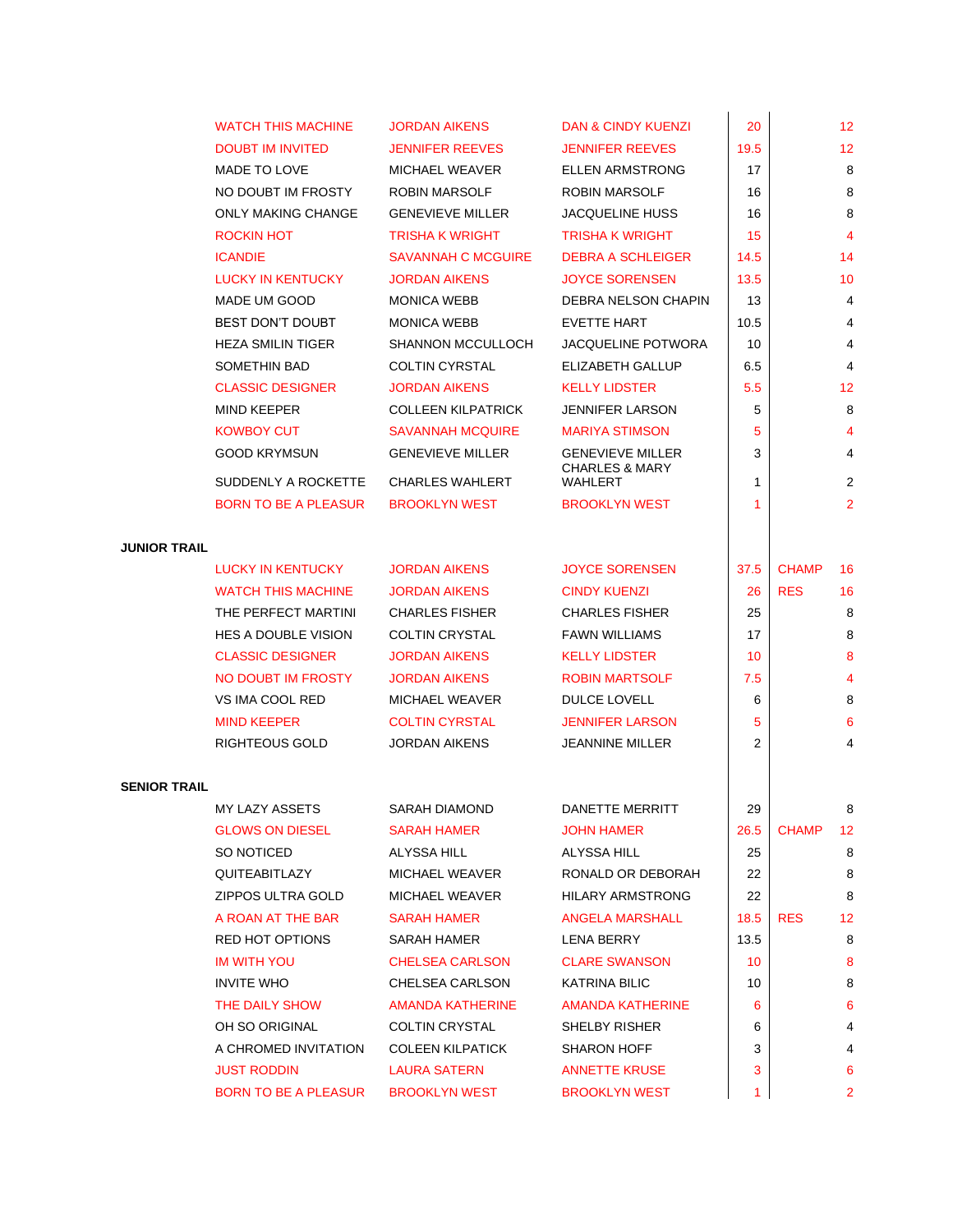|                               | <b>BEST DESIGN YET</b>                   | <b>COLTIN CRYSTAL</b>                            | <b>MERILIE BLICKENSTAFF</b>              | 1              |              | 4              |
|-------------------------------|------------------------------------------|--------------------------------------------------|------------------------------------------|----------------|--------------|----------------|
|                               | YOU STOP MY HEART                        | CHELSEA CARLSON                                  | RANAHAN RANCH                            | 0              |              | 4              |
|                               |                                          |                                                  |                                          |                |              |                |
| <b>RANCH TRAIL</b>            |                                          |                                                  |                                          |                |              |                |
|                               | <b>RWS CUTTIN CLASS</b>                  | <b>ADRIANNE STEWART</b>                          | <b>JACQUELINE POTWORA</b>                | 18.5           | <b>CHAMP</b> | 14             |
|                               | <b>JUSTA NUFF CASH</b>                   | NANCY MERHAR                                     | <b>MANCY MERHAR</b>                      | 6              |              | 8              |
|                               | <b>PAYPALL</b>                           | <b>WAYNE BROOKS</b>                              | ALISON WEIDENHEIMER                      | 5              |              | 4              |
|                               | <b>SHINEY SUGAR HICKORY</b>              | <b>TONNA BROOKS</b>                              | <b>HAILEY BRILL</b>                      | 3.5            |              | 4              |
|                               | <b>WHIZ RATTLE N HUM</b>                 | <b>JAROD W WRIGHT</b>                            | <b>WESTON SANTORO</b>                    | 2              |              | $\overline{2}$ |
|                               | ONE TUF CD                               | <b>TRACEY WESTBURY</b>                           | <b>TRACEY WESTBURY</b>                   | 2              |              | 2              |
|                               | IMA GRACEFUL CAT                         | <b>JASON NAGEL</b>                               | <b>JASON NAGEL</b>                       | 2              |              | 4              |
|                               | <b>COOKIN IN THE NUDE</b>                | <b>ROBERT C HARTLEY</b>                          | <b>MAIYNDA BUSH</b>                      | 1              |              | $\overline{2}$ |
|                               | <b>SMART SASSALENA</b>                   | <b>TRACEY WESTBURY</b>                           | <b>TRACEY WESTBURY</b>                   | 1              |              | $\overline{2}$ |
|                               | <b>BALL HORNET CUTTER</b>                | <b>LISSA VISCONTY</b>                            | <b>LISSA VISCONTY</b>                    | 1              |              | $\overline{2}$ |
| <b>WESTERN RIDING</b>         |                                          |                                                  |                                          |                |              |                |
|                               | <b>SUCHA MACHINE</b>                     | <b>KRISTY MCCANN</b>                             | <b>KELLY LAKE</b>                        | 29             |              | 8              |
|                               | <b>RED HOT OPTIONS</b>                   |                                                  |                                          |                |              | 8              |
|                               |                                          | SARAH HAMER                                      | LENA BERRY                               | 26             | <b>CHAMP</b> |                |
|                               | THE DAILY SHOW                           | <b>AMANDA KATHERINE</b><br><b>COLTIN CYRSTAL</b> | AMANDA KATHERINE<br><b>SHELBY RISHER</b> | 21<br>17       | <b>RES</b>   | 12             |
|                               | <b>OH SO ORIGINAL</b>                    |                                                  |                                          |                |              | 12             |
|                               | QUITEABITLAZY                            | <b>MICHAEL WEAVER</b>                            | RONALD AND DEBORAH                       | 11             |              | 8              |
|                               | <b>MIND KEEPER</b>                       | <b>COLTIN CYRSTAL</b>                            | <b>JENNIFER LARSON</b>                   | 9.5            |              | 6              |
|                               | <b>ICANDIE</b>                           | <b>SAVANNAH MCGUIRE</b>                          | <b>DEBRA SCHLEIGER</b>                   | 9              |              | 4              |
|                               | <b>ROCKING HOT</b>                       | <b>TRISHA WRIGHT</b>                             | <b>JAROD WRIGHT</b>                      | 9              |              | 4              |
|                               | <b>BEST DESIGN YET</b>                   | <b>COLTIN CYRSTAL</b>                            | <b>MERLIE BLICKENSTAFF</b>               | 7              |              | 8              |
|                               | <b>CHEDDAR BOMB</b><br><b>ABSOLUTELY</b> | <b>KRISTY MCCANN</b>                             | <b>CANDICE HALL</b>                      | 4              |              | 8              |
|                               | <b>PROTECTED</b>                         | CHELSEA CARLSON                                  | <b>KELSEA BOMKE</b>                      | 3              |              | 4              |
|                               | <b>BEST BELIEVE IN ME</b>                | <b>JAROD WRIGHT</b>                              | <b>ANNIKKA HILL</b>                      | 2              |              | $\overline{2}$ |
|                               | <b>BORN TO DO GOOD</b>                   | <b>JORDAN AIKENS</b>                             | <b>GLORIA OLENIK</b>                     | $\overline{2}$ |              | $\overline{2}$ |
|                               | <b>INVITE WHO</b>                        | CHELSEA CARLSON                                  | <b>KATRINA BILIC</b>                     | 1.5            |              | $\overline{2}$ |
|                               | <b>BORN TO BE A PLEASUR</b>              | <b>BROOKLYN WEST</b>                             | <b>BROOKLYN WEST</b>                     | 1.5            |              | $\overline{2}$ |
|                               | <b>RRED SOLO CUP</b>                     | <b>CHLOE HARBAUGH</b>                            | <b>SARAH FINNEY</b>                      | 1.5            |              | 2              |
| <b>WESTERN RIDING LEVEL 1</b> |                                          |                                                  |                                          |                |              |                |
|                               | <b>BIG CITY NITES</b>                    | <b>SARAH HAMER</b>                               | <b>GRACE KOTSCH</b>                      | 35             | <b>CHAMP</b> | 12             |
|                               | VS RED HOT                               | <b>KRISTY MCCANN</b>                             | <b>CONNIE MARVIK</b>                     | 24             |              | 8              |
|                               | <b>ICANDIE</b>                           | <b>SAVANNAH MCGUIRE</b>                          | <b>DEBRA SCHLEIGER</b>                   | 23             | <b>RES</b>   | 16             |
|                               | MADE SO GOOD                             | SARAH HAMER                                      | <b>KERENZA MARTN</b>                     | 16.5           |              | 12             |
|                               | <b>BEST DESIGN YET</b>                   | <b>COLTIN CYRSTAL</b>                            | <b>MERLIE BLICKENSTAFF</b>               | 14.5           |              | 8              |
|                               | <b>BEST DON'T DOUBT</b>                  | <b>KARA WHITSLL</b>                              | <b>EVETTE HART</b>                       | 11             |              | 4              |
|                               | MADE TO LOVE                             | <b>MICHAEL WEAVER</b>                            | <b>ELLEN ARMSTRONG</b>                   | 10             |              | 8              |
|                               | <b>OH SO ORIGINAL</b>                    | <b>COLTIN CYRSTAL</b>                            | <b>SHELBY RISHER</b>                     | 9.5            |              | 6              |
|                               | <b>MIND KEEPER</b>                       | <b>COLTIN CYRSTAL</b>                            | <b>JENNIFER LARSON</b>                   | 9              |              | 8              |
|                               | BORN TO DO GOOD                          | <b>GLORIA L OLENIK</b>                           | <b>GLORA L OLENIK</b>                    | 8              |              | 4              |
|                               | A ROAN AT THE BAR                        | <b>SARAH HAMER</b>                               | <b>ANGELA MARSHALL</b>                   | 6.5            |              | 4              |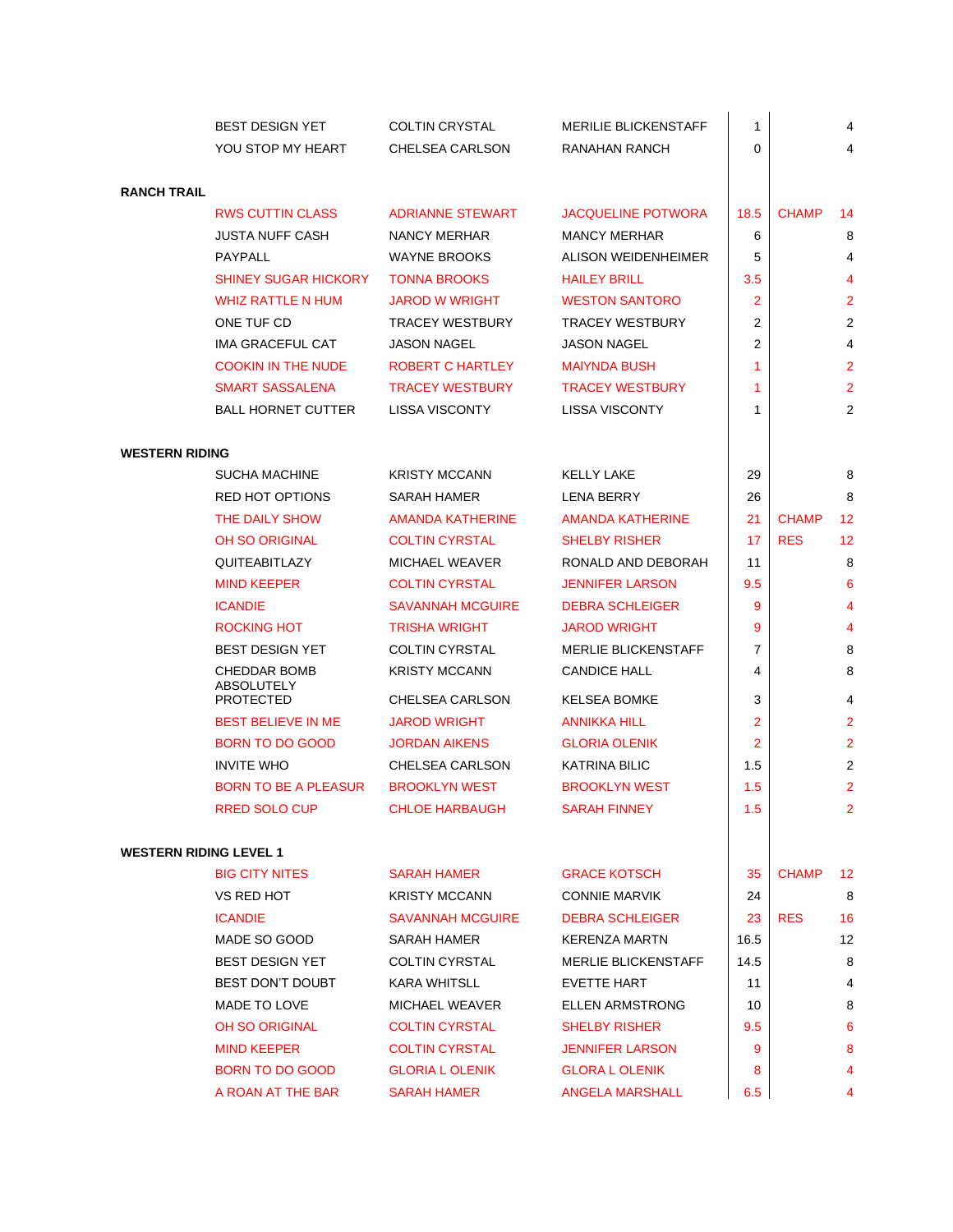|                        | ROCKING HOT                            | <b>TRISHA WRIGHT</b>                                   | <b>JAROD WRIGHT</b>                                | 6              |              | 4              |
|------------------------|----------------------------------------|--------------------------------------------------------|----------------------------------------------------|----------------|--------------|----------------|
|                        | <b>IM WITH YOU</b>                     | <b>CHELSEA CARLSON</b>                                 | <b>CLARE SWANSON</b>                               | 5.5            |              | $\overline{2}$ |
|                        | ONLY BIG CHECKS                        | CARISSA SCHAAFSMA                                      | <b>TONNA BROOKS</b>                                | 4              |              | 2              |
|                        | NO VITALSIGNS NEEDED                   | <b>JOEL GISLER</b>                                     | <b>JULIA GISLER</b>                                | 2              |              | 4              |
|                        | A CHROMED INVITATION                   | <b>COLTIN CYRSTAL</b>                                  | <b>SHARON HOFF</b>                                 | 2              |              | 2              |
|                        | <b>BEST BELIEVE IN ME</b>              | <b>JAROD WRIGHT</b>                                    | <b>ANNIKA HILL</b>                                 | 1              |              | 4              |
|                        | <b>RWS CUTTIN CLASS</b>                | <b>ADRIANNE STEWART</b>                                | <b>JACQUELINE POTWORA</b>                          | 0.5            |              | $\overline{2}$ |
|                        |                                        |                                                        |                                                    |                |              |                |
| <b>OPEN REINING</b>    |                                        |                                                        |                                                    |                |              |                |
|                        | <b>SMART DUALIN CAT</b>                | <b>WES CHAPPELL</b>                                    | <b>NANCY MILLS</b>                                 | 62             | <b>CHAMP</b> | 16             |
|                        | <b>MADDMAN</b>                         | <b>CHRISSA WESTBROOKS</b>                              | <b>CINDY JERGER</b>                                | 29             |              | 10             |
|                        | THE HOLLYWOOD WHIZ                     | EDWARD L WALSH                                         | PAMELA WALSH                                       | 16.5           |              | 10             |
|                        | <b>WHIZZEN IN THE WIND</b>             | <b>KYLE KELLMER</b>                                    | <b>SUSAN PEARSON</b>                               | 16             |              | 4              |
|                        | <b>SMOKING SUNDOWN</b>                 | <b>CHRISSA WESTBROOKS</b>                              | <b>CHRISSA WESTBROOKS</b>                          | 12             |              | 4              |
|                        | ARC TRASHIN YER CHIC                   | <b>KYLE C KELLMER</b>                                  | <b>GREG OR KATHERYN</b>                            | 11.5           |              | 4              |
|                        | WOODY BE DUAL CAT                      | <b>WES CHAPPELL</b>                                    | K PERKINS/LIBBY                                    | 11.5           |              | 6              |
|                        | <b>RUF N MACHO</b>                     | NORA COOK                                              | <b>LUELLA ACKERSON</b>                             | 8.5            |              | 8              |
|                        | <b>TRICKED OUT MISTER</b>              | <b>CHRISSA WESTBROOKS</b>                              | <b>DENAE WAY</b>                                   | 8              |              | 10             |
|                        | <b>KR SWEET SHINE</b>                  | <b>CHRISSA WESTBROOKS</b>                              | ABIGAIL ANDERSON                                   | 6              |              | $\overline{2}$ |
|                        | <b>WIMPYS</b><br><b>HOLLYWOODSTEP</b>  | <b>CHRISSA WESTBROOKS</b>                              | RICHARD AND PAMELA                                 | 6              |              | 8              |
|                        | NO TROUBLE FOR CHEX                    | <b>CHRISSA WESTBROOKS</b>                              | <b>MICHAEL MCCARTHY</b>                            | 6              |              | 4              |
|                        | <b>CUSTOM HARLENA</b>                  | <b>ALLISON YEAGER</b>                                  | AMY R ROY                                          | 4              |              | $\overline{2}$ |
|                        | <b>BRENNAS GOT SMARTS</b>              | <b>ALLISON YEAGER</b>                                  | <b>CLARK REINING HORSES</b>                        | 4              |              | $\overline{2}$ |
|                        | <b>CAUGHTA</b><br><b>SHOOTINGSTAR</b>  | DOUG SANDE                                             | SUSAN AMANDA BECKER                                | 4              |              | 2              |
|                        | <b>WINDRIDGE BISCUIT</b>               | <b>WES CHAPPELL</b>                                    | <b>JANE RUDE</b>                                   | 3              |              | $\overline{2}$ |
|                        | <b>BEA FOXY SHINE</b>                  | RANDY MCCARTNEY                                        | RANDY MCCARTNEY                                    | $\overline{2}$ |              | $\overline{4}$ |
|                        | ONE STYLISH COOL CAT                   | <b>EMILY E KENNEDY</b>                                 | DTF VENTURE LLC                                    | 1              |              | $\overline{2}$ |
|                        |                                        |                                                        |                                                    |                |              |                |
| <b>REINING LEVEL 1</b> |                                        |                                                        |                                                    |                |              |                |
|                        | <b>WIMPYS</b>                          |                                                        |                                                    |                |              |                |
|                        | <b>HOLLYWOODSTEP</b><br><b>MADDMAN</b> | <b>CHRISSA WESTBROOKS</b><br><b>CHRISSA WESTBROOKS</b> | <b>PAMELA &amp; RICHARD</b><br><b>CINDY JERGER</b> | 38<br>16       | <b>CHAMP</b> | 10             |
|                        | <b>RUF N MACHO</b>                     |                                                        | <b>LUELLA ACKERSON</b>                             | 14             | <b>RES</b>   | 6<br>8         |
|                        | <b>BEA FOXY SHINE</b>                  | NORA COOK<br>RANDY MCCARTNEY                           | RANDY MCCARTNEY                                    | 14             |              | 8              |
|                        | SHINING COWBOY DR                      | <b>TERRI MALLERY</b>                                   | AMBER LIEBEL                                       | 8              |              | 2              |
|                        | CODE RED CODEE                         | ROBERT HARTLEY                                         | <b>RUEBEN OR ADRIENNE</b>                          | 8              |              | 2              |
|                        | TRICKED OUT MISTER                     | <b>CHRISSA WESTBROOKS</b>                              | DENAE WAY                                          | 8              |              | 4              |
|                        | TR IAM VINTAGE                         | <b>MELISSA K MCALLISTER</b>                            | <b>MELISSA K MCALLISTER</b>                        | 6              |              | 2              |
|                        | <b>CALSFIRLS SMART</b>                 |                                                        |                                                    |                |              |                |
|                        | <b>PEPPY</b>                           | <b>ALLISON YEAGER</b>                                  | MIKE/JANNA WILLMOTT                                | 6              |              | $\overline{2}$ |
|                        | NO TROUBLE FOR CHEXS                   | MICHAEL MCCARTHY                                       | MICHAEL MCCARTHY                                   | 6              |              | 8              |
|                        | <b>WHIZKEY DREAMIN</b>                 | <b>TAYLINN DIMMITT</b>                                 | <b>TAYLINN DIMMITT</b>                             | 6              |              | 4              |
|                        | SHINE MAJESTIC STAR                    | <b>STEPHEN MAUCK</b>                                   | <b>STEPHEN MAUCK</b>                               | 5              |              | 2              |
|                        | <b>HONKY TONK DREAMS</b>               | <b>STEPHEN MAUCK</b>                                   | <b>STEPHEN MAUCK</b>                               | 5              |              | 2              |
|                        | UWRF EINSTEINSBLAZEN                   | <b>STEVEN ROCHE</b>                                    | <b>KATY WILLIAMS</b>                               | 4              |              | 2              |
|                        | <b>MS RUBY RED SHINER</b>              | <b>ELAINE GRIMPS</b>                                   | <b>KAYLAN LEWIS</b>                                | 4              |              | 2              |
|                        | <b>CASHS CATMANDO</b>                  | SHELIE HARTMAN GIBBS                                   | SHELIE HARTMAN GIBBS                               | 3              |              | $\overline{2}$ |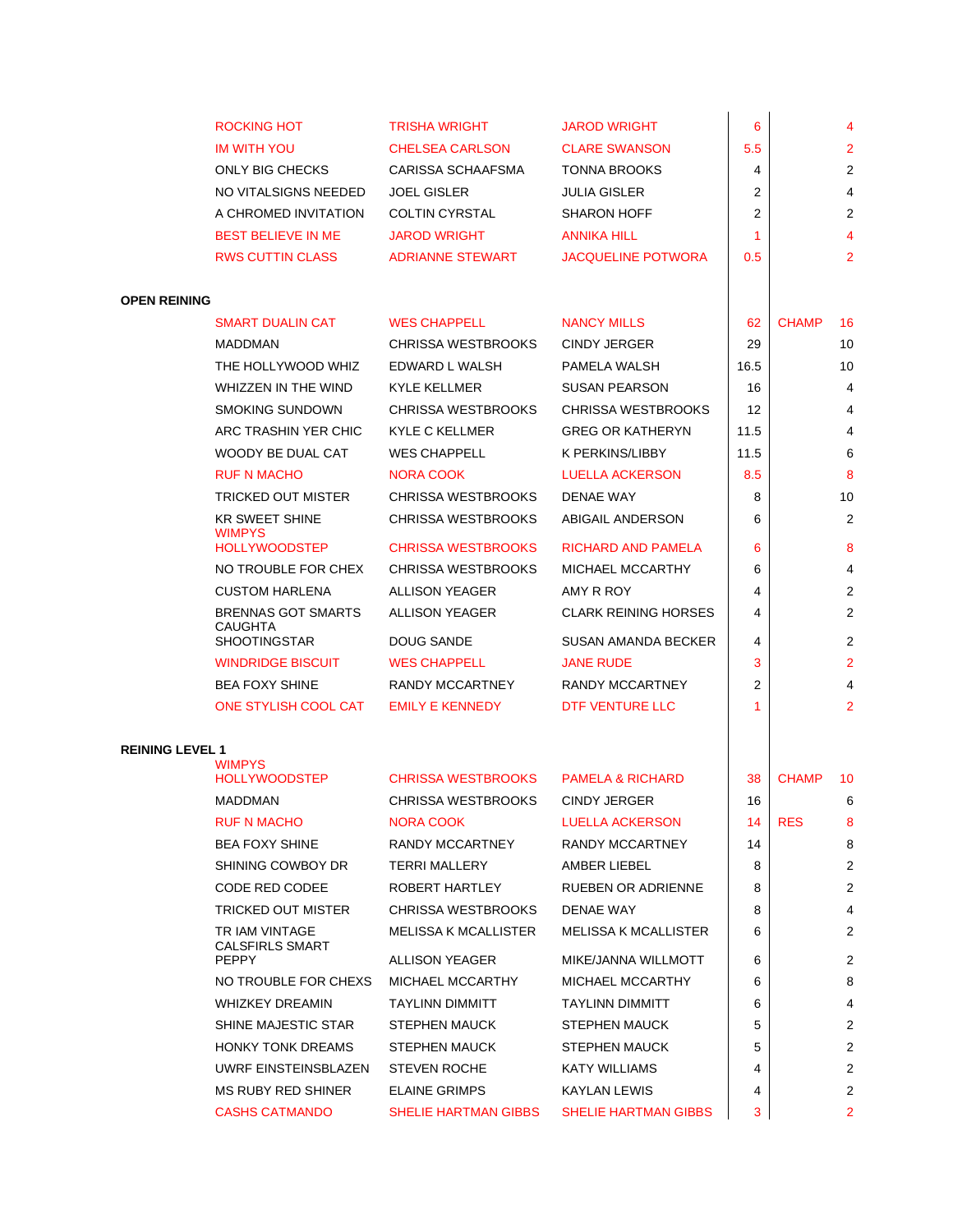| <b>WORKING COWHORSE</b>   |                                         |                          |                            |      |                    |
|---------------------------|-----------------------------------------|--------------------------|----------------------------|------|--------------------|
|                           | <b>SMART DUALIN CAT</b>                 | <b>WES CHAPPELL</b>      | <b>NANCY MILLS</b>         | 30.5 | <b>CHAMP</b><br>12 |
|                           | <b>HONKY TONK DREAMS</b>                | <b>JIM SPENCE</b>        | <b>JIM SPENCE</b>          | 25.5 | 8                  |
|                           | <b>REYL HOTT ROXY</b>                   | <b>TRENT PEDERSEN</b>    | DAVVIE & GAVRIEL           | 14   | 6                  |
|                           | THE HOLLYWOOD WHIZ                      | <b>WES B CHAPPELL</b>    | PAMELA WALSH               | 12   | 8                  |
|                           | <b>VERY SHINEY REMEDY</b>               | SUE SULTZE               | <b>NIKKI LESOURD</b>       | 10.5 | 12                 |
|                           | PEPTOLENA BABE                          | <b>CAITYLN WIRTH</b>     | STEVE/SHELLEY/CAITLYN      | 10   | 4                  |
|                           | <b>HEZ METALLIC</b>                     | <b>JIM SPENCE</b>        | <b>ERICA SWANK</b>         | 8    | $\overline{2}$     |
|                           | WOODY BE A DUAL CAT                     | <b>WES B CHAPPELL</b>    | LYNN NESBTT                | 7    | 12                 |
|                           | TRR ROAN LIL PLAYGUN                    | <b>JIM SPENCE</b>        | <b>CAROLINE PREBLE</b>     | 6    | 2                  |
|                           | TO SMART TO CASH                        | <b>MACH M DODSWORTH</b>  | JACQUELYN Q WEBER          | 5    | 2                  |
|                           | HESA SNAZZY BET                         | <b>JIM SPENCE</b>        | MARY MAY                   | 4.5  | 4                  |
|                           | SEVEN S BUTTERFACE                      | <b>TENLEY HAABY</b>      | <b>TENLEY HAABY</b>        | 4    | 4                  |
|                           | YY SHOWSTOPPIN SHINE                    | <b>WES CHAPPELL</b>      | <b>JANE RUDE</b>           | 3    | $\overline{2}$     |
|                           | <b>VERY SMART PEARL</b>                 | <b>TRENT PEDERSEN</b>    | LYLE PROCTOR               | 2.5  | 4                  |
|                           | ONE STYLISH COOL CAT                    | <b>WES B CHAPPELL</b>    | DTF VENTURE LLC            | 2.5  | 2                  |
|                           | SMOKETTA CAT                            | <b>JIM SPENCE</b>        | <b>TERRY &amp; ANNETTE</b> | 2.5  | $\overline{2}$     |
|                           | STYLISH N STARS                         | <b>JIM W SPENCE</b>      | MICHAEL T GARRETT          | 2    | 4                  |
|                           | ONETIME AT BOONCAMP                     | <b>MACK DODSWORTH</b>    | <b>SHIRLEE MORRELL</b>     | 1.5  | 4                  |
| <b>CUTTING</b>            |                                         |                          |                            |      |                    |
|                           | GYPSY REY LEE                           | DALE CATHEY              | <b>BRIAN ABINGDON</b>      | 20   | 10                 |
|                           | WOODY BE A DUAL CAT                     | <b>WES CHAPPELL</b>      | K PERKINS                  | 10   | 8                  |
|                           | SMART DUALIN CAT                        | <b>WES CHAPPELL</b>      |                            | 8    | 4                  |
|                           | <b>HONKY TONK DREAM</b>                 | <b>JIM W SPENCE</b>      | <b>JIM W SPENCE</b>        | 6    | 4                  |
|                           | ONETIME AT BOONCAMP                     | <b>MACK DODSWORTH</b>    | <b>SHIRLEE MORRELL</b>     | 6    | $\overline{2}$     |
|                           | <b>HEZ METALLIC</b>                     | <b>JIM SPENCE</b>        | <b>ERICA SWANK</b>         | 2    | 2                  |
|                           | <b>IM TO STYLISH</b>                    | TENLEY HAABY             | <b>TENLEY HAABY</b>        | 1    | 2                  |
| OPEN TIE DOWN ROPING      |                                         |                          |                            |      |                    |
|                           | <b>MISS E KITTY</b>                     | JORDAN ROBERT TYE        | <b>CINDY J MCGRAW</b>      | 2    |                    |
|                           | <b>OPEN DALLY TEAM ROPING - HEADING</b> |                          |                            |      |                    |
|                           | MAC CHROME                              | <b>TYRELL E ELROD</b>    | KRISTINE ELDER/TYRELL      | 4    | $\overline{2}$     |
|                           | <b>GUNNA SMOKE BUGS</b>                 | <b>MACK M DODSWORTH</b>  | <b>MACK &amp; GRETCHEN</b> | 4    | 4                  |
|                           | <b>TIVIOS SONG</b>                      | <b>TYLER MOORE</b>       | <b>TYLER MOORE</b>         | 3    | 4                  |
|                           | <b>WOODY BE A TUFF CAT</b>              | <b>JORDAN ROBERT TYE</b> | <b>CINDY J MCGRAW</b>      | 1    | $\overline{2}$     |
|                           | <b>OPEN DALLY TEAM ROPING - HEELING</b> |                          |                            |      |                    |
|                           | <b>TIVIOS SONG</b>                      | <b>TYLER MOORE</b>       | <b>TYLER MOORE</b>         | 4    | 4                  |
|                           | <b>WOODY BE A TUFF CAT</b>              | <b>JORDAN ROBERT TYE</b> | <b>CINDY J MCGRAW</b>      | 4    |                    |
|                           | <b>GUNNA SMOKE BUGS</b>                 | <b>MACK DODSWORTH</b>    | <b>MARK &amp; GRETCHEN</b> | 2    | $\overline{2}$     |
| <b>OPEN BARREL RACING</b> |                                         |                          |                            |      |                    |
|                           | <b>GUYS RED ROCKET</b>                  | <b>MATTHEW OLSON</b>     | <b>MATTHEW OLSON</b>       | 8    | 4                  |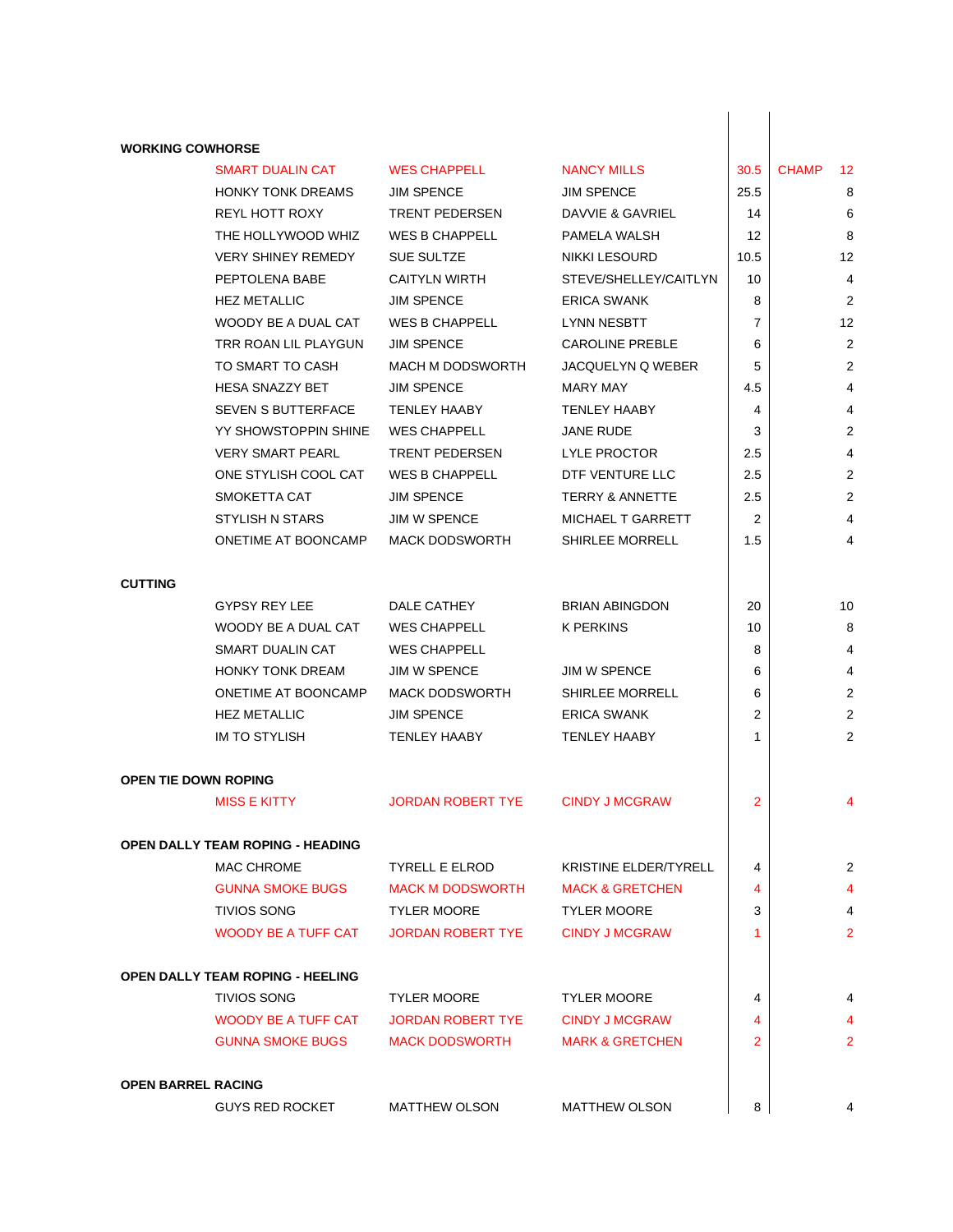|                              | HELL OF A DEAL                 | <b>MATTHEW OLSON</b>   | ANGELINA WHITE           | 4               |              | 4              |
|------------------------------|--------------------------------|------------------------|--------------------------|-----------------|--------------|----------------|
|                              | DASH FOR A TINY BUG            | <b>JESSIE RYANCZAK</b> | <b>JENNIFER RYANCZAK</b> | 2               |              | $\overline{4}$ |
|                              |                                |                        |                          |                 |              |                |
| <b>OPEN POLE BENDING</b>     |                                |                        |                          |                 |              |                |
|                              | <b>GUYS RED ROCKET</b>         | <b>MATTHEW OLSON</b>   | <b>MATTHEW OLSON</b>     | 8               |              | 4              |
|                              | <b>HELL OF A DEAL</b>          | <b>MATTHEW OLSON</b>   | ANGELINA WHITE           | 4               |              | 4              |
|                              | DASH FOR A TINY BUG            | <b>JESSIE RYANCZAK</b> | <b>JENNIFER RYANCZAK</b> | 2               |              | $\overline{4}$ |
| <b>OPEN JUMPING</b>          |                                |                        |                          |                 |              |                |
| <b>OPEN WORKING HUNTER</b>   |                                |                        |                          |                 |              |                |
| <b>OPEN HUNTER HACK</b>      |                                |                        |                          |                 |              |                |
|                              | <b>OPEN VRH RANCH CUTTING</b>  |                        |                          |                 |              |                |
|                              | GYPSY REY LEE                  | KIESHA JOSLYN          | <b>BRIAN ABINGDON</b>    | 15              |              | 10             |
|                              | <b>SMART DUALIN CAT</b>        | <b>WES CHAPPELL</b>    | <b>NANCY MILLS</b>       | 13 <sup>°</sup> | <b>CHAMP</b> | 8              |
|                              | <b>SMOKEN J STAR</b>           | <b>NORA COOK</b>       | <b>JONNA ENMAN</b>       | 11              | <b>RES</b>   | 8              |
|                              | SADDIE HAWKINS                 | RACHEL KOEHLER         | <b>STACEY GARDELLA</b>   | 6               |              | 4              |
|                              | <b>PAYPALL</b>                 | <b>WAYNE BROOKS</b>    | ALISON WEIDENHEIMER      | 5               |              | 8              |
|                              | <b>WINDRIDGE BISCUIT</b>       | <b>WES CHAPPELL</b>    | <b>JANE RUDE</b>         | 4               |              | 4              |
|                              | YY SHOWSTOPPIN SHINE           | <b>WES CHAPPELL</b>    | JANE RUDE                | 2               |              | $\overline{2}$ |
|                              | TO SMART TO CASH               | <b>MACK DODSWORTH</b>  | <b>JACQUELYN WEBER</b>   | $\overline{2}$  |              | $\overline{4}$ |
|                              | <b>OPEN VRH RANCH COW WORK</b> |                        |                          |                 |              |                |
|                              | DIRTY DANCIN WHIZ              | ROBERT HARTLEY         | <b>SUSAN MOORE</b>       | 5               |              | $\overline{2}$ |
|                              | YY SHOWSTOPPIN SHINE           | <b>WES CHAPPELL</b>    | <b>JANE RUDE</b>         | 2               |              | $\overline{2}$ |
|                              | <b>IM TO STYLISH</b>           | <b>TENLEY HAABY</b>    | <b>TENLEY HAABY</b>      | 1               |              | $\overline{2}$ |
|                              | SADDIE HAWKINS                 | RACHEL KOEHLER         | <b>STACEY GARDELLA</b>   |                 |              | 8              |
|                              | <b>OPEN VRH RANCH REINING</b>  |                        |                          |                 |              |                |
|                              | PAYPALL                        | <b>WAYNE BROOKS</b>    | ALISON WEIDENHEIMER      | 12              |              | 8              |
|                              | YY SHOWSTOPPIN SHINE           | <b>WES CHAPPELL</b>    | <b>JANE RUDE</b>         | 5               |              | 2              |
|                              | <b>SMOKEN J STAR</b>           | NORA COOK              | <b>JONNA ENMAN</b>       | 5               |              | 8              |
|                              | AP LUCKY LITTLE LENA           | <b>RENEE BERREY</b>    | <b>RENEE BERREY</b>      | 4.5             |              | 4              |
|                              | REYL HOTT ROXY                 | <b>TRENT PEDERSEN</b>  | DAVVIE & GAVRIEL         | 4               |              | 2              |
|                              | SADDIE HAWKINS                 | RACHEL KOEHLER         | STACEY GARDELLA          | 3               |              | 4              |
|                              | <b>WINDRIDGE BISCUIT</b>       | <b>WES CHAPPELL</b>    | <b>JANE RUDE</b>         | 2               |              | $\overline{2}$ |
|                              | THE HOLLYWOOD WHIZ             | EDWARD WALSH           | PAMELA WALSH             | 2               |              | $\overline{c}$ |
|                              | DIRTY DANCIN WHIZ              | ROBERT HARTLEY         | <b>SUSAN MOORE</b>       | 1.5             |              | 2              |
|                              | LENAS TWIST OF SUGAR           | <b>JIM SPENCE</b>      | <b>JENNIFER BLAKE</b>    | 1               |              | 2              |
| <b>OPEN VRH RANCH RIDING</b> |                                |                        |                          |                 |              |                |
|                              | <b>PAYPALL</b>                 | <b>WAYNE BROOKS</b>    | ALISON WEIDENHEIMER      | 14              |              | 12             |
|                              | <b>SMOKEN J STAR</b>           | NORA COOK              | <b>JONNA ENMAN</b>       | 10              | <b>CHAMP</b> | 8              |
|                              | SADIE HAWKINS                  | RACHEL KOEHLER         | <b>STACEY GARDELLA</b>   | 8               |              | 4              |